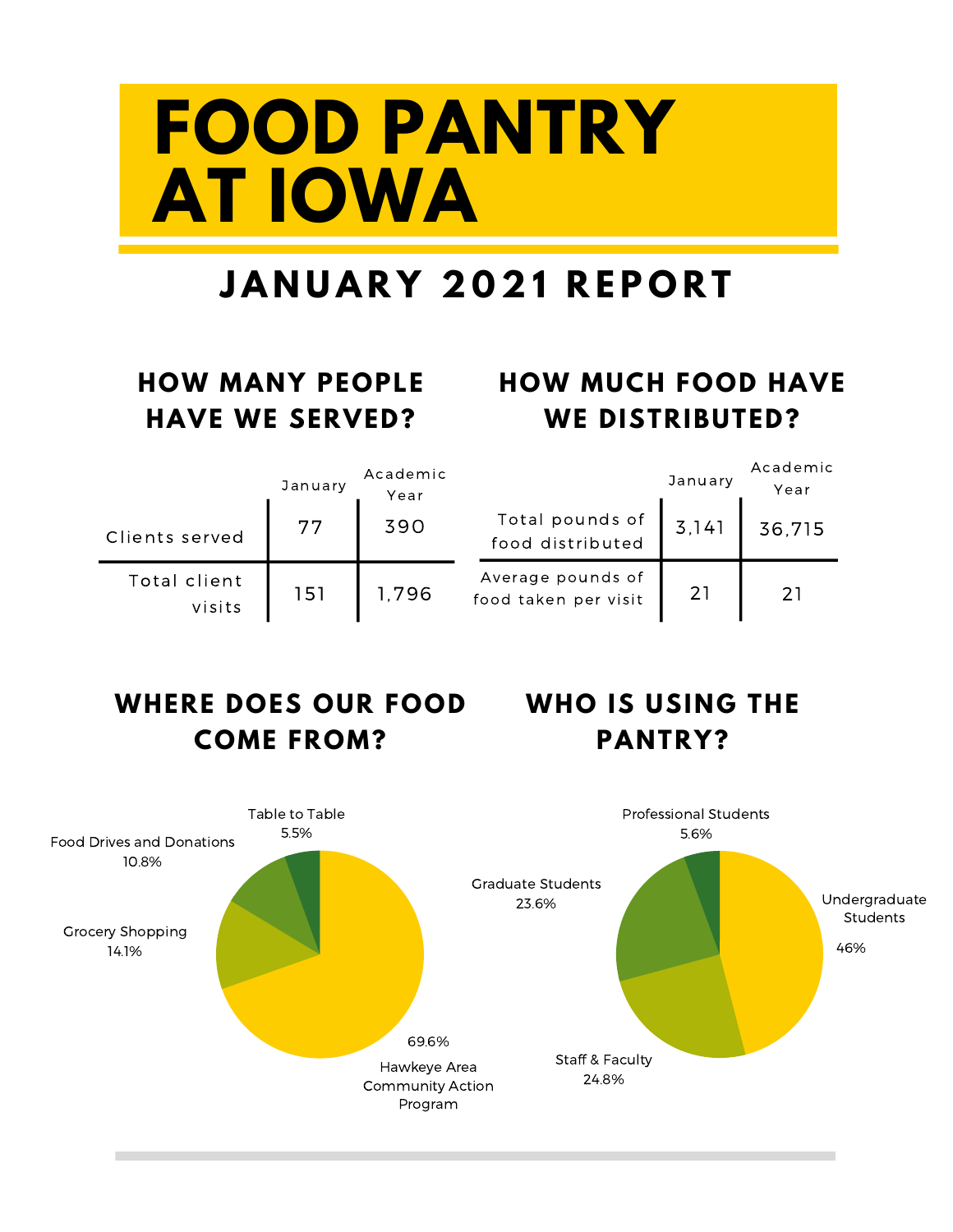### **COMPARISON TO SPRING 2020**

#### **POUNDS OF FOOD DISTRIBUTED**

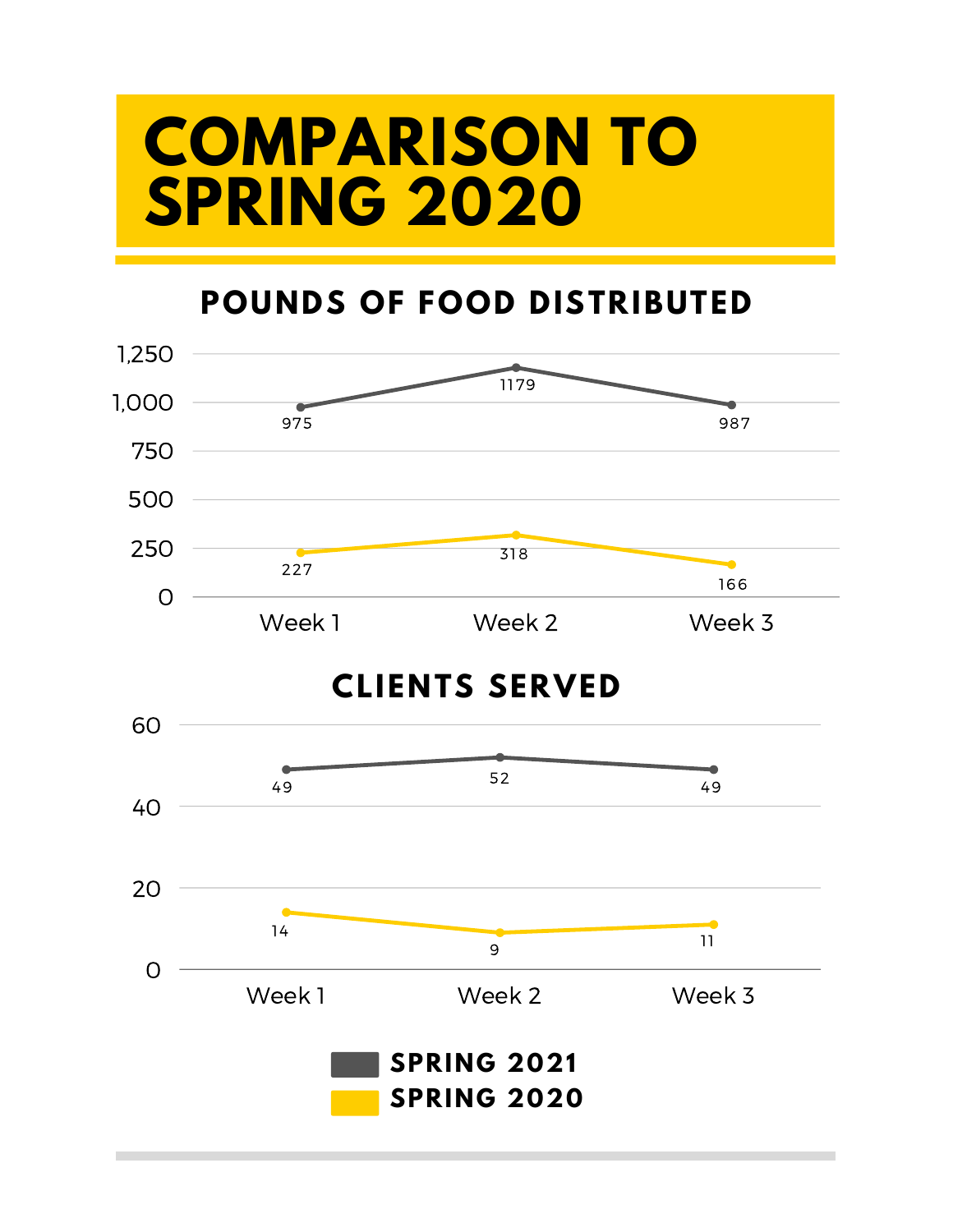# **ALIGNMENT WITH STRATEGIC PLAN**

#### **STUDENT ENGAGEMENT**

The month of January has been spent transitioning the 2021 Executive Board into their new roles and preparing for a new year of serving our community. The team's current projects include:

- Creating community with other Big10 campus pantries and food insecurity organizations
- Refreshing our social media, website, and other digital outreach
- Planning for the spring 2021 Student Involvement Fair
- Learning about SNAP and other food resources in order to connect students with these programs
- Coordinating with the Honors Program to offer experiential learning credit for volunteers
- Creating a video to show how clients can access our services and what to expect when they arrive
- Researching grants to apply for to expand the pantry's services and outreach
- Working with IMU staff and Student Life Communications to make our East Pantry more welcoming and beautiful for our clients
- Collaborating with faculty members to share our services and mission with their classes
- Refining expectations for our Executive Board members so their experiences on the team are beneficial and educational and do not contribute to burnout

#### **COMMUNITY AND BELONGING**

Food Pantry at Iowa has served **384 students** this academic year, as opposed to **190 students** at this time last academic year.

In an effort to provide the best services for our community, we will be implementing a client feedback survey this semester. It will be used to assess how we can adjust various aspects of our operations to better serve our clients' needs.